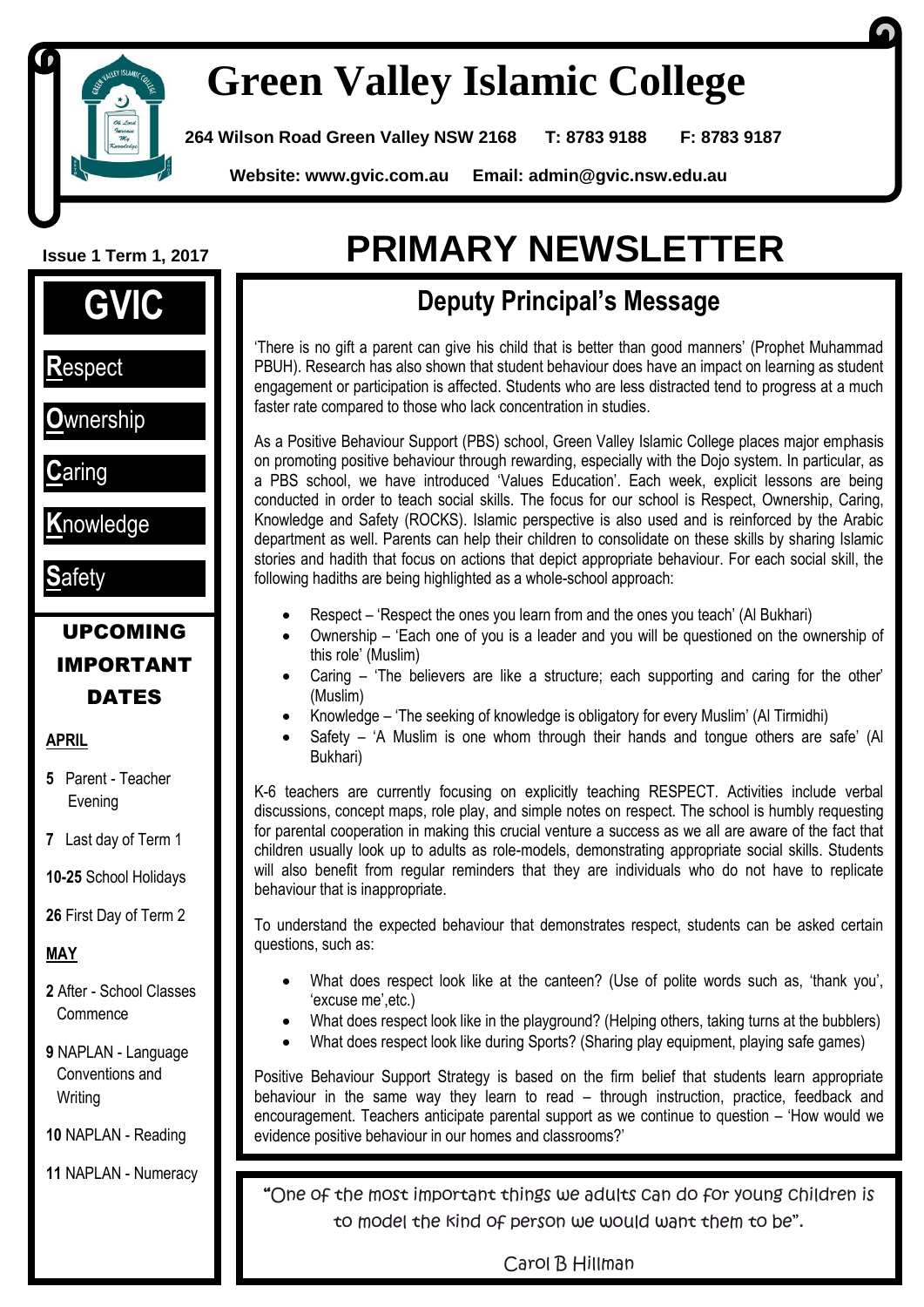#### **Kindergarten**

A warm welcome to both you and your child. After only a few weeks we are very happy to see our newest students settling into Kindergarten as they continue to make a smooth transition from preschool/home to the school environment.

We have been very busy in the classroom learning lots of new things about forces (Science), our bodies (PDH), families (History) and numbers. We have started to learn about hearing and manipulating sounds in words. A group of sight words will also be taught in class each week and sent home to be practiced using the yellow sight word booklet.

Don't forget to check the Kindergarten noticeboards as we will update these regularly. These noticeboards are located outside each kindergarten classroom. While you're having a look, don't forget to checkout our weekly stars!

We thank you for your support and look forward to working with you to help your children progress throughout the year.





## **Year Two**

Term One has been a fruitful start to the year. The students have been learning about the traditional custodians of Australia and more importantly, the local region.

Students have also been learning about how the Indigenous and Torres Strait Islander people lived on the land, their sacred beliefs, Aboriginal landmarks in Australia, their culture and amazingly intricate artwork.

Year Two students visited the Australian Museum on the 27<sup>th</sup> February to enhance their knowledge about Indigenous Australians and had a hands-on experience to consolidate their learning in the classroom.



֚֬֕



### **Year One**

Year One teachers welcome back all parents and students to what promises to be a busy, fun and rewarding school year. We are impressed with the way Year One students have settled so quickly in their new classrooms. Students have been engaged in activity- based learning by providing many opportunities for "hands on" and "minds on" activities.

The photos below show Year One students using their feet to measure objects in the classroom!

We look forward to parents' ongoing support and cooperation in educating our students.



### **Year Three**

Year Three has been busy this term learning about a range of concepts in all the KLAs. In Science, students are learning about lifecycles while in History and English (integrated), we have been learning about Australia. In Literacy, Grade Three have been busy writing persuasive texts and using Literacy Pro. It's good to see that lots of children are on a level above 300. In Numeracy, our aim is to focus on problem solving and learning a variety of ways to solve and answer questions. One of the strategies students are using to achieve this is through **Mathletics** 

Term One has been an eventful term, with events such as Health and Safety Day and Harmony Day. Students had a visit from the former Bulldogs player, Hazem El-Masri, who talked to the students about healthy eating and safety.

Insha Allah the year ahead will be full of learning experiences and we look forward to continuing our journey.

Students are going to sit the NAPLAN exams in Term 2 (May 9-11). We wish them all the very best.

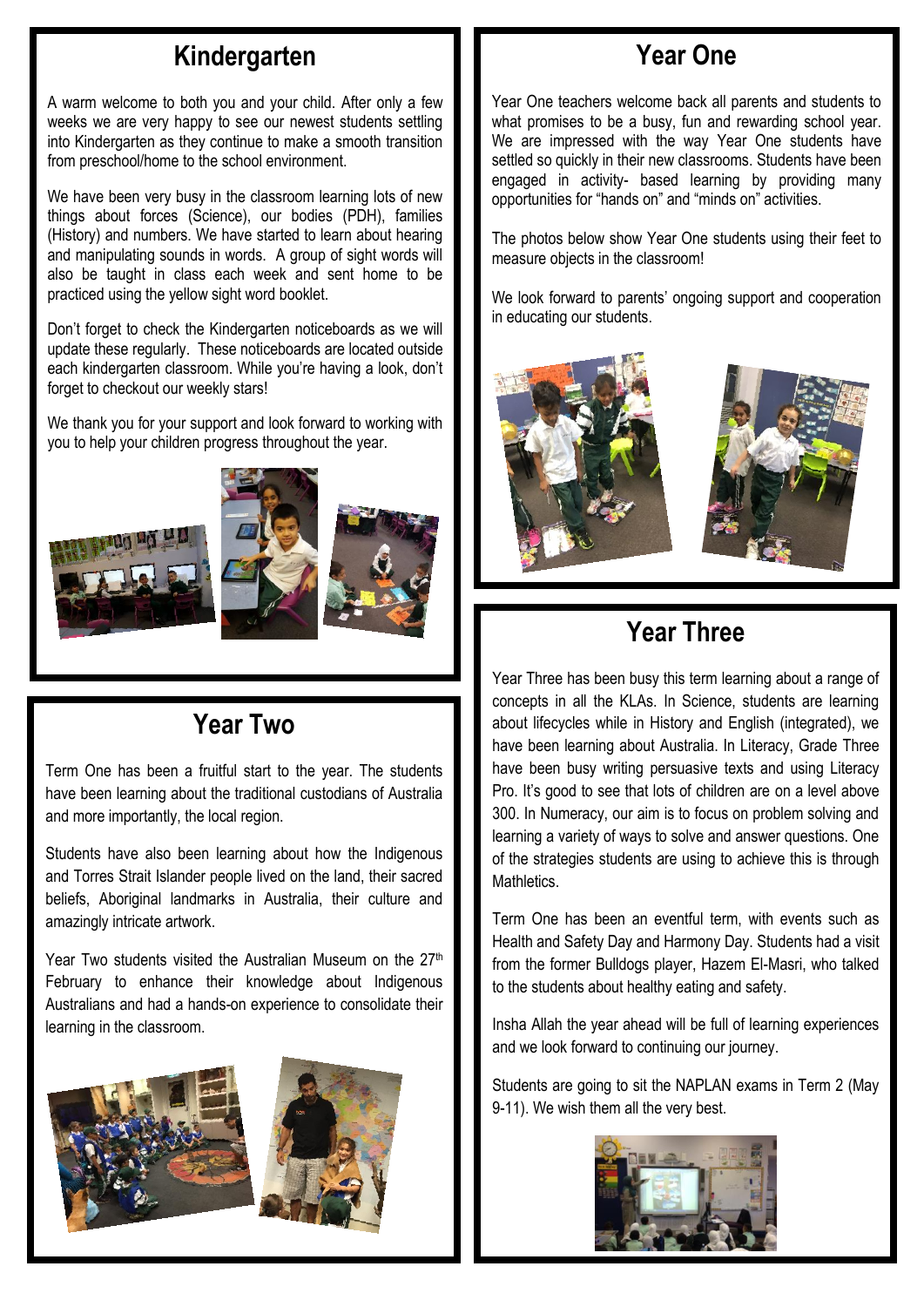#### **Year Four**

Year Four students have embarked upon a very busy and important year of their school life. This term, Year Four students are looking into 'Journey Back to 1788' for English and History. Creative Arts is also closely linked with the unit where students learn about the work of an Aboriginal Artist, and to further consolidate their learning they would be going on an excursion to the Hyde Park Barracks in Term Two. The Science unit 'Build It Up' allows students to learn about the impact of humans on the environment. They are involved in designing and building a "Green Theme Park". In PDH students are learning about Systems of the Body where they discuss the function of each system and the body parts associated with it.

A lot of exciting and engaging programs have been planned for this year to make learning enjoyable and interactive for the students.



### **Year Five**

Welcome to Term One. This term is where students and teachers get to know each other. The students also took time to know each other. Year Five students learnt about neighbours in English. They learnt how to write persuasive and imaginative writing during writing session. In Science students learnt about different types of electricity used in everyday life.

Numeracy is one of the Key Learning Areas where the students use the strategies learnt in class and apply in the day to day activities. Learning about helpful and harmful drugs is an eye opener for the students as they are aware of the effects of harmful drugs. Knowledge in colours stimulates the creative mind of the students.

The students were also keen to meet the special visitor Hazem El Masri on Health and Safety Day.

Year Five students are looking forward to going on an excursion related to Science soon.





**Year Six**

Term One has seen the Year Six students adjust well into their role as Senior Students, although a successful year will only come with a lot of hard work, dedication and perseverance.

The English and History unit of work this term was complemented with an excursion to the Australian Museum and the NSW Parliament House where students were given the opportunity to partake in some role-play and experience what it feels like to be a politician. We had some serious debating from the 'Opposition' when the 'Government' wanted to extend the school week to include Saturday!

Scholastic Learning Zone, PRC, Mathletics and Problem solving all supplement the Literacy and Numeracy programs. The 'Crunch and Sip' introduced this term is welcomed by students and reinforces a healthy life-style.

Our focus this year is to develop independent learners who take responsibility for their learning and choices that they make. Congratulations to our Head Girl, Habibah Aiyas, and Head Boy, Zubair Dean.